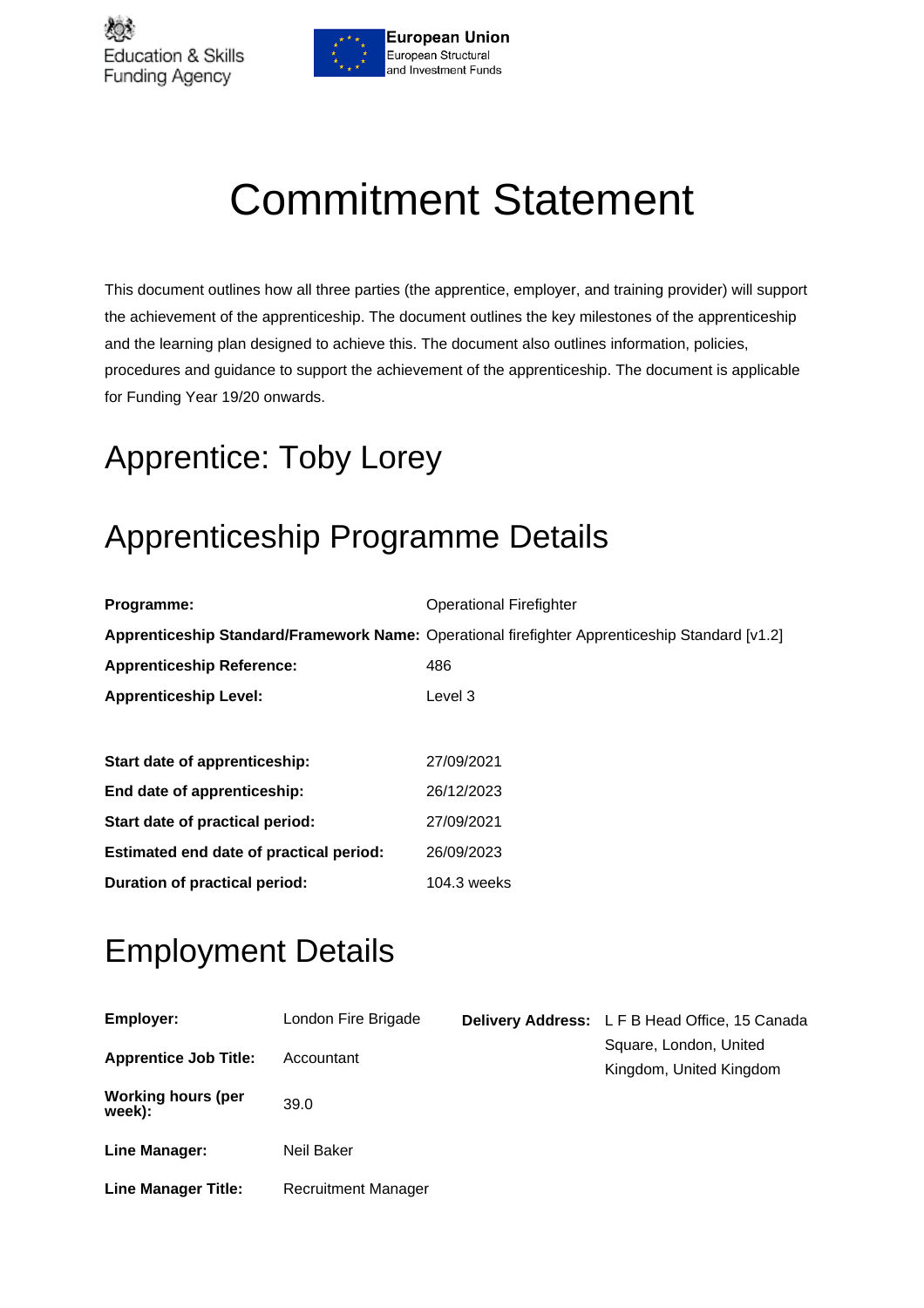

## Key Milestones

A summary of the qualifications (mandatory or otherwise) that will be completed as part of this apprenticeship.

| <b>Qualification</b><br><b>Target Start Date</b><br>Awarding<br><b>Organisation</b><br>Date | <b>Target Completion Exempt?</b> |
|---------------------------------------------------------------------------------------------|----------------------------------|
|---------------------------------------------------------------------------------------------|----------------------------------|

## Recognition Of Prior Learning

An assessment of the apprentice's existing knowledge, skills and behaviours against those required to achieve occupational competence has been completed before starting the apprenticeship. This section provides a summary of the impact of that assessment on the apprentice's learning plan.

## Functional Skills

| <b>Functional Skill</b> | <b>Initial Assessment</b> |
|-------------------------|---------------------------|
| English                 | Pre-Entry                 |
| Maths                   | Pre-Entry                 |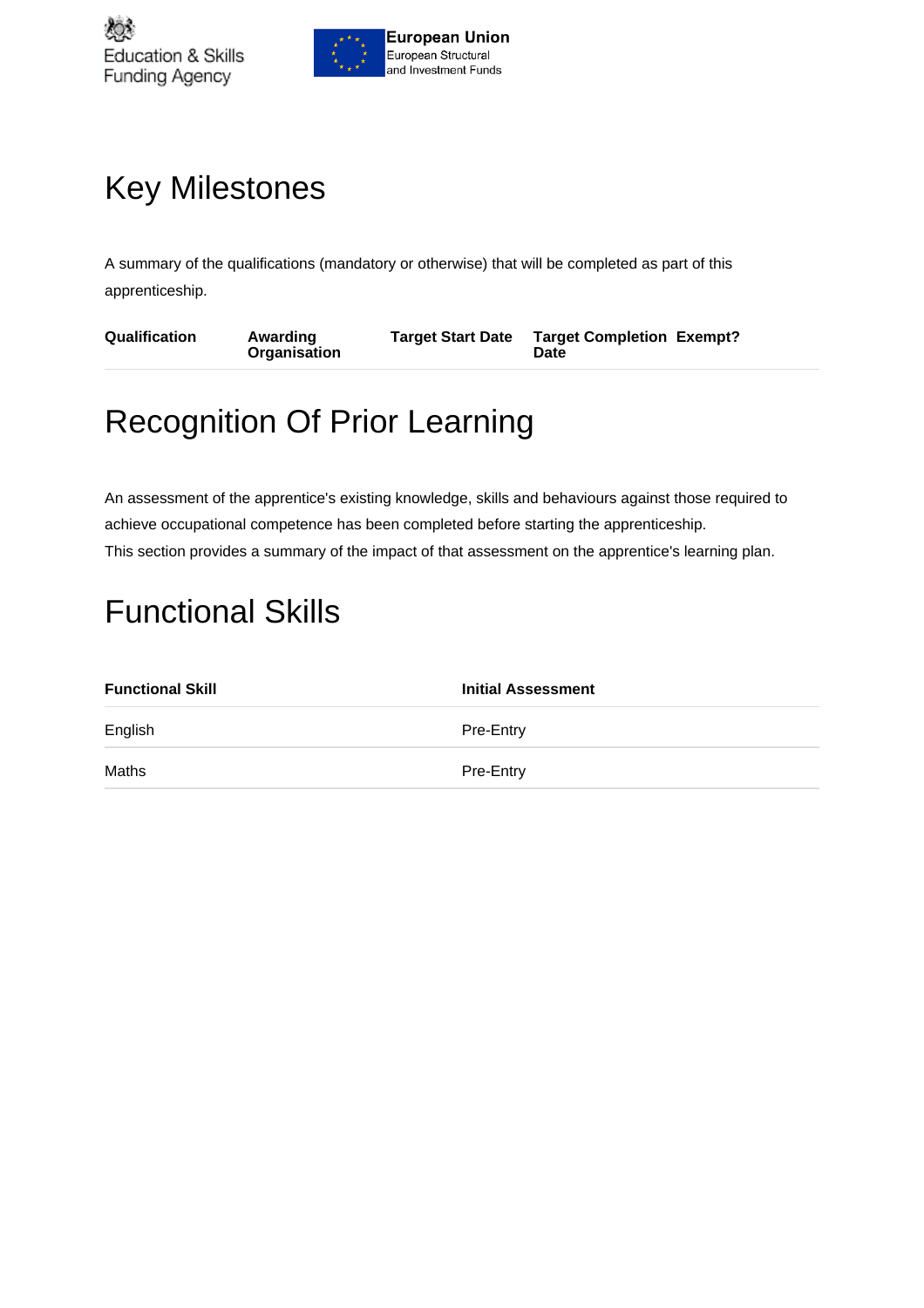

### Commitment to the Programme

### The main provider will:

#### Example text . . .

In signing this Commitment Statement, Aptem Training agrees and commits to:

- I. Deliver the agreed off-the-job training and undertake and/or arrange the assessments required for the apprenticeto achieve the milestones set out in this Commitment Statement.
- II. Ensure the provision of appropriate additional learning support and/or reasonable adjustments.
- III. Ensure that the apprenticeship is managed and delivered in an efficient, supportive and organised manner,including ensuring that the apprentice receives an appropriate induction to the apprenticeship content andrequirements, has appropriate support and receives appropriate information, advice and guidance both duringand at the end of the apprenticeship.
- IV. Work collaboratively with the apprentice and the employer to ensure the apprentice's learning, development andprogression.
- V. Promptly inform the Employer, via the allocated trainer, if any matters or issues arise or ● V. Promptly inform the Employer, via the allocated trainer, if any matters or issues arise o<br>…could arise that will ormay affect the apprentice's learning, development and progression.
- VI. Quality assure the delivery of the off-the-job training and assessment (excluding End-Point Assessment) andquality assure the management of the apprenticeship.VII. Effectively manage subcontractors, in accordance with ESFA due diligence rules.
- VIII. Promptly investigate issues raised by the apprentice and/or the employer in relation to the delivery of theapprenticeship.
- IX. Ensure a safe and fair learning and working environment.

**Safeguarding and Prevent**

The Apprentice and the Employer will be briefed about Aptem Training's Safeguarding and Prevent Policy.

All safeguarding concerns should be reported to: safeguarding@Aptemtraining.com

#### **Equality and Diversity**

Aptem Training complies with the Equality Act 2010 and actively promotes British Values through tutorial and classroom delivery. Aptem Training's Equality and Diversity Policy can be found at:

#### <http://www.Aptemtraining.co.uk/key-policies>

European Social Funds - If you are a non-levy employer, the funding you access for your Apprentice may be used as match funding for the European Social Fund (ESF).ESF is one of the available funds within the European Social and Investment Funds (ESIF 2014-2020 Programme. ESFA acts as a co-financing organisation (CFO) to procure and manage contacts for ESF funded provision on behalf of local enterprise partnerships (LEPs)). LEPs decide how to invest the ESF for 2014-2020 and we support them to deliver their ESIF strategies that meet the local needs identified. [https://www.gov.uk/guidance/england-2014-to-](https://www.gov.uk/guidance/england-2014-to-2020-european-structural-and-investment-funds)[2020-european-structural-and-investment-funds](https://www.gov.uk/guidance/england-2014-to-2020-european-structural-and-investment-funds)

#### The employer will:

#### Example text . . .

In signing this Commitment Statement, the Employer agrees and commits to:

- I. Directly employ (PAYE) the apprentice and issue a contract of employment/statement of written employment, with the employment to commence'
- II. Employ the apprentice for at least the duration required to complete the apprenticeship.
- III. Arrange contracted hours for apprentices working less than 30 hours or shift patterns, to allow for sufficient, regular training.
- IV. Pay the apprentice at least in accordance with the National Minimum Wage and issue payslips.
- V. Provide the apprentice with an appropriate workplace induction.
- VI. Provide the apprentice with the on-the-job (workplace) training, mentoring and support required to achieve themilestones set out in this Commitment Statement.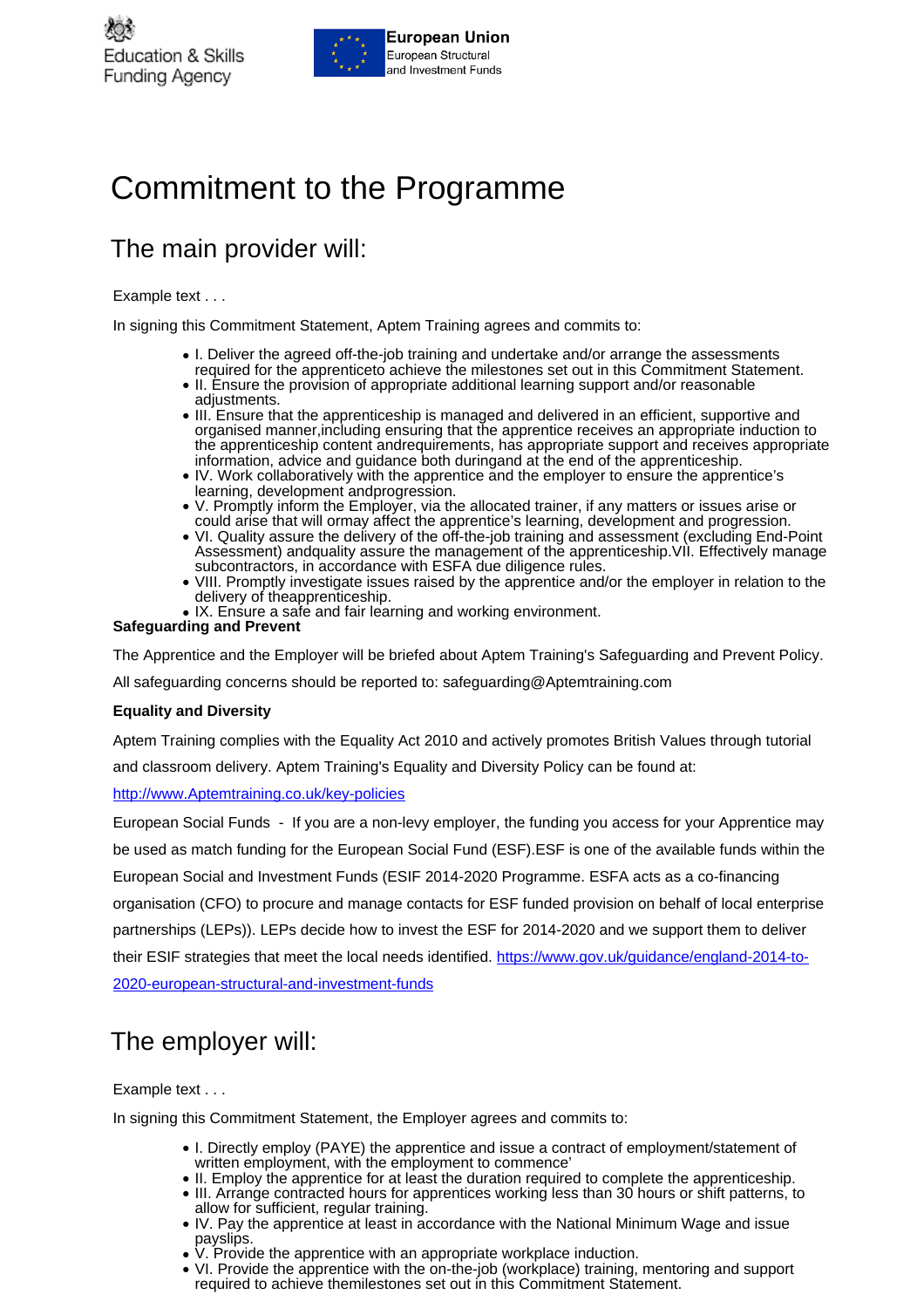

- VII. Provide the apprentice with the off-the-job training (workplace shadowing, mentoring, industry visits etc.) requiredto achieve the milestones set out in this Commitment Statement.
- VIII. Provide the apprentice with any personal protective clothing and safety equipment required for the apprentice tocarry out their day-to-day work.
- IX. Work collaboratively with the apprentice and Aptem Training, including coordination of on and off-the-job training and preparation for/participation in and contribution to reviews of the apprentice's progress and achievement.
- X. Promptly inform Aptem Training, via the allocated regional trainer, if any matters or issues ● X. Promptly inform Aptem Training, via the allocated regional trainer, if any matters of<br>arise or could arise that will or may affect the apprentice's learning, development and progression.
- XI. Ensure conformity with Aptem Training's Equality and Diversity policies and procedures.
- XII. Undertake legal and contractual obligations in relation to Safeguarding and Prevent.

### The apprentice will:

Example text . . .

In signing this Commitment Statement, the apprentice agrees and commits to:

- I. Take appropriate responsibility for their own learning, development and progression.
- II. Diligently undertake the on and off-the-job learning required to achieve the milestones set out in this document.
- III. Maintain an off-the-job training log to evidence the minimum 20% off-the-job training requirements stated in theapprenticeship funding rules, ensuring logs are presented at every appointment with their trainer.
- IV. Ensure appointments are maintained with trainers and Functional Skills Tutors.
- V. Prepare for, participate in and contribute to reviews of your progress and achievement.
- VI. Work collaboratively with their Employer and Aptem Training to enable their own learning, development and progression,including the submission of coursework for formative assessment where required.
- VII. Promptly inform the Employer and/or the Main Provider, via the LCG trainer, if any matters or issues arise or couldarise that will or may affect their learning, development and progression.
- VIII. At all times behave in a safe and responsible manner and in accordance with the requirements of Health andSafety legislation relating to their responsibilities.
- IX. Report any incidents of harassment, bullying, violence or suspected extremism or radicalisation to your Employeror Aptem Training.
- X. Comply with the policies and procedures of the Employer.
- XI. Provide their Employer with access to information on their conduct, progress (including results), attendance andpunctuality.
- XII. Provide the End-Point Assessment Organisation with such information as is necessary to ● XII. Provide the End-Point Assessment Orgar<br>enable registration forEnd-Point Assessment.

### Additional Information:

. . . Additional information can be entered here . . .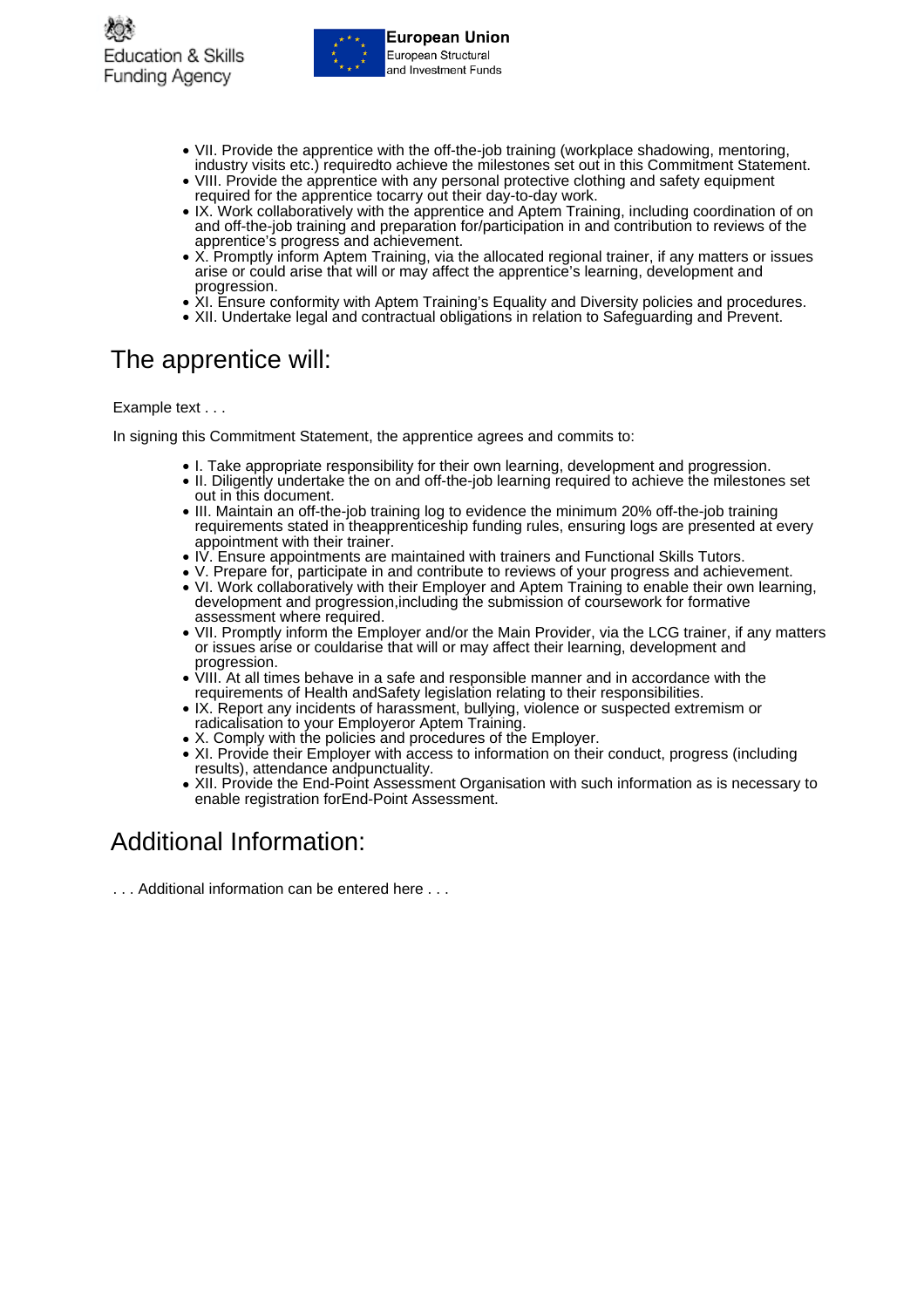



## Resolving Problems

For Apprenticeship related enquiries, call **+44 (0) 161 259 7400**. Please note that our weekday opening hours have been updated to the below times. Weekend times remain the same.Our UK phone lines are open: **Monday - Thursday: 8:00am - 8:00pm Friday: 8:00am - 5:30pm Saturday: 9:00am - 5:00pm Sundays and UK Bank Holidays: 9:00am - 1:00pm** For all CFA, CAIA, FRM, CISI, IOC, IMC and Excel enquiries, call **+44 (0) 207 920 3060**. (UK opening times for these enquiries are Monday to Friday 9am – 5pm) If you are currently studying with Kaplan, visit our Student Services page to find out how we can help you. **Safeguarding and Mental Health** If you have any safeguarding concerns, please contact us via [Safeguarding@kaplan.co.uk](mailto:Safeguarding@kaplan.co.uk) during working hours. It is a confidential email account. There are two very good charities who have out of hours support: NSPCC for concerns about young people **0808 800 5000** or the Samaritans **116123**.We can also signpost you to several helpful

organisations - we have collated contact details of organisations such as Anxiety UK, Mind, CALM, and Young Minds.

## Learning Plan

. . . A summary of the Learning Plan can be entered here . . .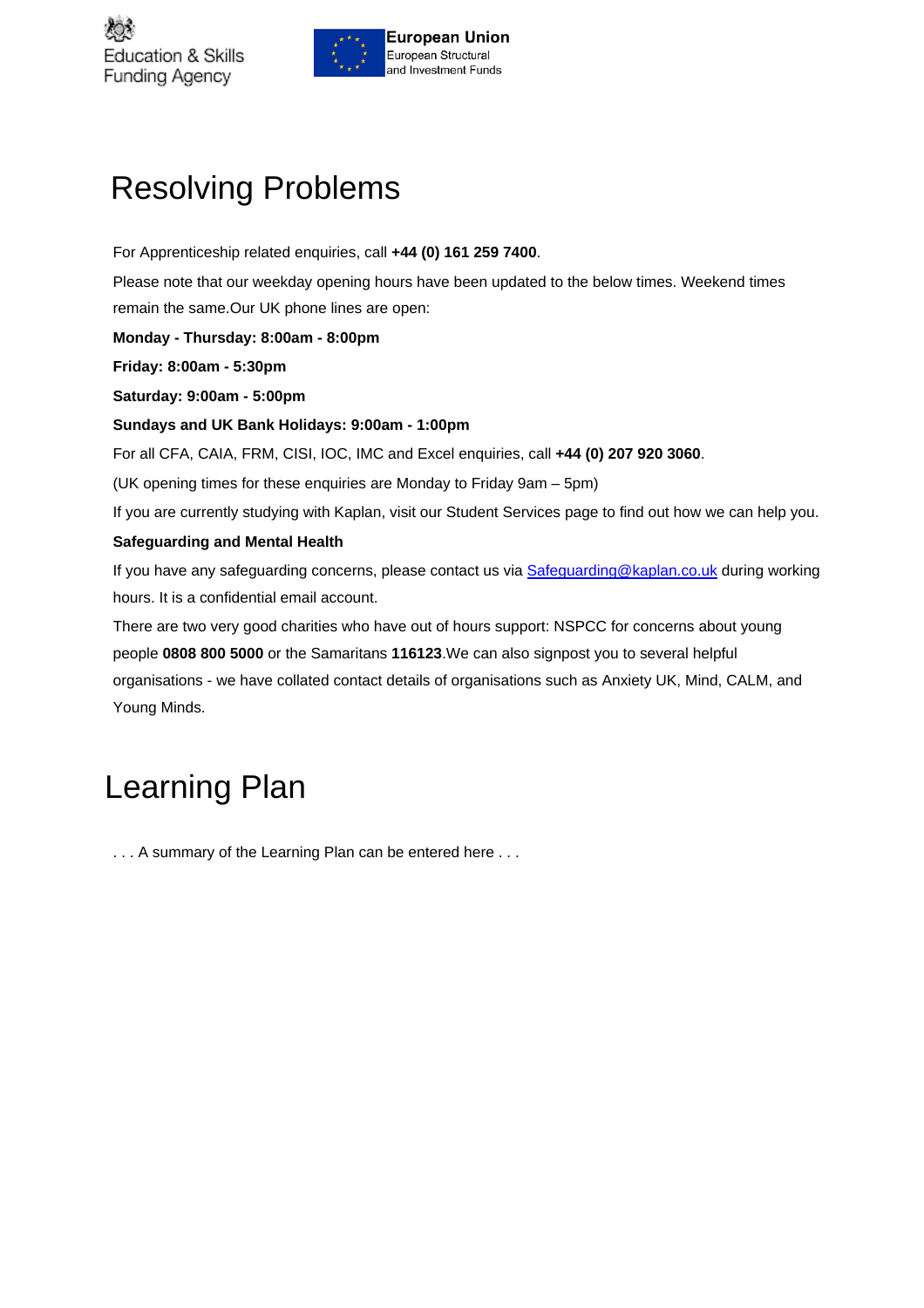

## Progress Reviews

. . . A Summary of the Reviews can be entered here . . .

| <b>Review type</b>                                             | <b>Method</b> | <b>Planned date</b> |
|----------------------------------------------------------------|---------------|---------------------|
| Gateway Review - The Operational Zoom<br>Firefighter (Level 3) |               | 26/09/2023          |
| <b>Progress Review</b>                                         | Zoom          | 26/01/2022          |
| <b>Progress Review</b>                                         | Zoom          | 26/09/2022          |
| <b>Progress Review</b>                                         | Zoom          | 26/05/2022          |
| <b>Progress Review</b>                                         | Zoom          | 26/01/2023          |
| <b>Progress Review</b>                                         | Zoom          | 26/05/2023          |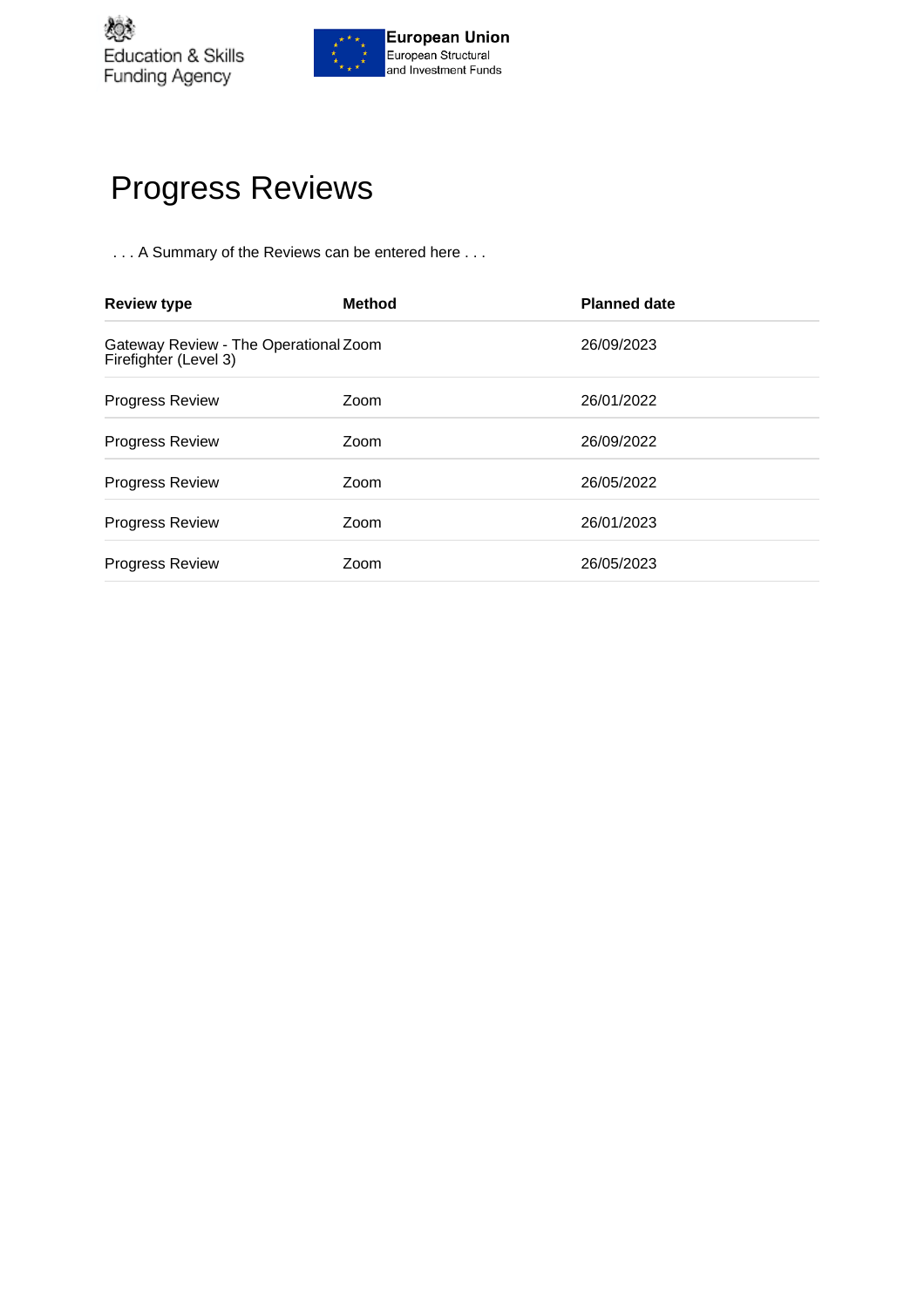



## Off-The-Job Training Hours

Off-the-job training is training which is received by the apprentice, for the purpose of achieving the knowledge, skills and behaviours of the approved apprenticeship referenced in the apprenticeship agreement.

At least 20% of an apprentice's normal working hours must be spent on off-the-job-training. As Toby Lorey works an average of 39.0 hours per week and the weeks on programme is 104.3, the minimum required off-the-job training is 726 hours (this calculation includes a deduction for statutory annual leave of 5.6 weeks per 12 month period). The agreed planned hours at the start of the apprenticeship are 730 hours of off-the-job training.

### End Point Assessment

End Point Assessment (EPA) is the final assessment of an apprentice at the completion of their apprenticeship. It is designed to be an objective and impartial assessment of an apprentice's knowledge, skills and behaviours. The EPA is carried out by an End Point Assessment Organisation (EPAO), a third party organisation, separate from the Employer and Training Provider, that conducts the final assessment of the apprentice and determines the final grade.

When the apprentice has completed their planned period of training, there will be a short period of time where your Training Provider with the Employer and apprentice will assess the apprentice's progress this is called a Gateway Review. The meeting will determine whether or not the Apprentice is ready to undertake the End-Point Assessment.

| End Point Assessment Organisation (EPAO):     | <b>NCFE</b>             |
|-----------------------------------------------|-------------------------|
| <b>Estimated Gateway Meeting Review Date:</b> | 26/08/2023              |
| <b>EPA Period:</b>                            | 26/09/2023 - 26/12/2023 |

### Signatures &Declarations

By signing this agreement you confirm that you have read, understood and commit to the details, aims and learning plan outlined in this document.

| Apprentice         |                                  | Employer           |            | <b>Training Provider</b> |                                                            |
|--------------------|----------------------------------|--------------------|------------|--------------------------|------------------------------------------------------------|
| Name:<br>Position: | <b>Toby Lorey</b><br>Fire Figher | Name:<br>Position: |            | Name:<br>Position:       | <b>Shaun Elliott</b><br>Apprenticeships<br><b>Director</b> |
| Signature:         | T. Lorey                         | Signature:         |            | Signature:               | SElliatt                                                   |
| Date:              | 27/09/2021                       | Date:              | 27/09/2021 | Date:                    | 29/09/2021                                                 |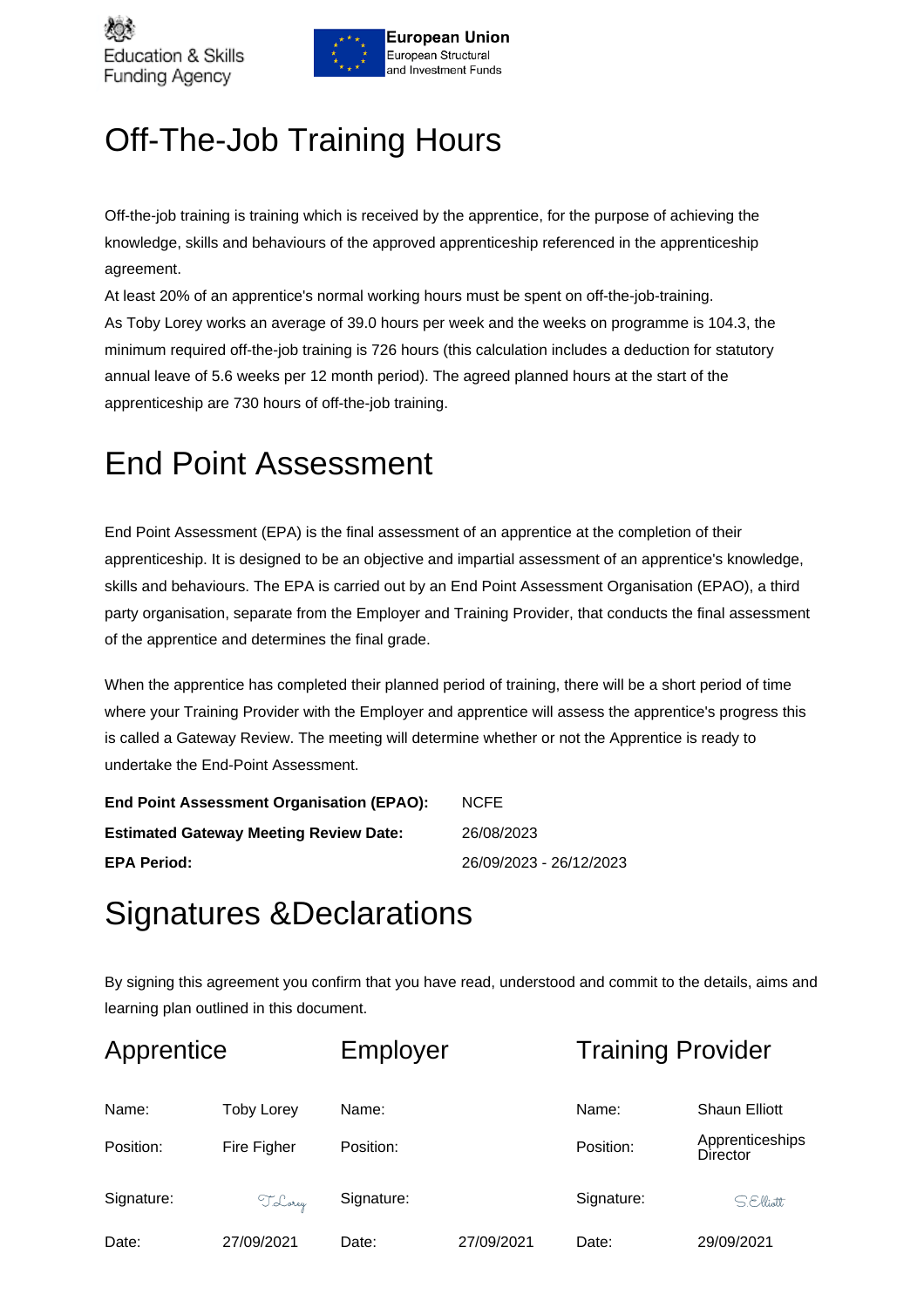

## Appendices

### 1. Contact Details

#### **1.1 Apprentice Contact Details**

#### **Contact information**

| Name:      | <b>Toby Lorey</b>                                           |
|------------|-------------------------------------------------------------|
| Email:     | fahiwos344@lidte.com                                        |
| Telephone: | 07989899778                                                 |
| Address:   | 1164 Garrison Pass, Nevada, Nancledra, Cornwall<br>CF61 1TL |

#### **1.2 Employer Contact Details**

#### **Line Manager**

| Name:            | Neil Baker                   |
|------------------|------------------------------|
| <b>Position:</b> | Recruitment Manager          |
| Email:           | earlspeter+neilemp@gmail.com |
| Telephone:       |                              |

#### **Company Details**

| Company:        | London Fire Brigade                                                                    |
|-----------------|----------------------------------------------------------------------------------------|
| <b>Address:</b> | L F B Head Office, 15 Canada Square, London, United Kingdom, United Kingdom<br>E14 5GL |
| Telephone:      | 07868688776                                                                            |
| <b>Website:</b> | www.london-fire.gov.uk                                                                 |

#### **1.3 Training Provider Contact Details**

#### **Primary Contact**

| Name:             | <b>Shaun Elliott</b>     |
|-------------------|--------------------------|
| <b>Position:</b>  |                          |
| Email:            | shaune@mwstechnology.com |
| <b>Telephone:</b> | 07912082117              |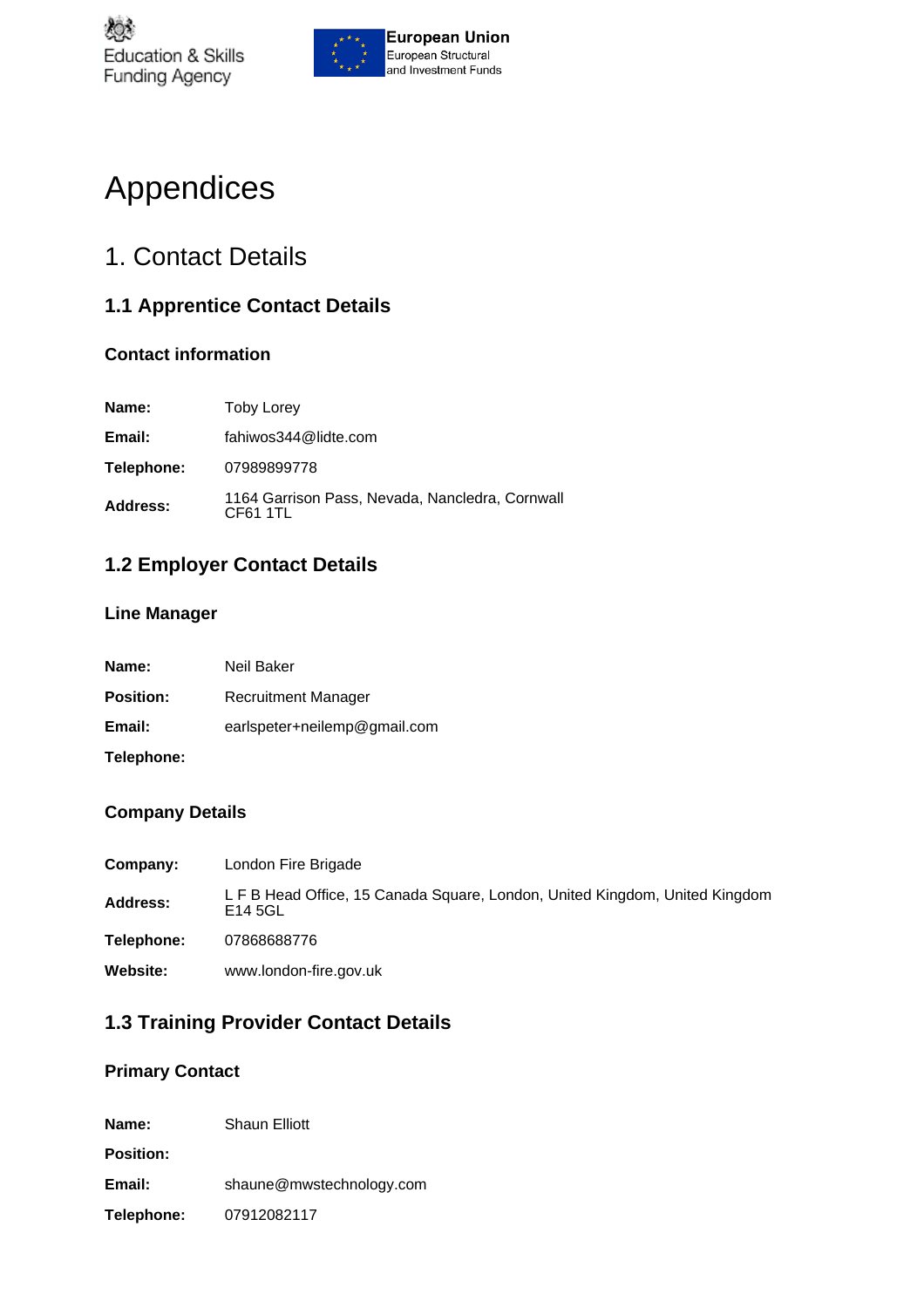



#### **Provider Details**

| Company:        | Aven Training                                                               |
|-----------------|-----------------------------------------------------------------------------|
| Address:        | Aven Training, 3-4 Harmood Grove, London, London, United Kingdom<br>NW1 8DH |
| Telephone:      | 07912082117                                                                 |
| <b>Website:</b> | www.avenapprenticeships.co.uk                                               |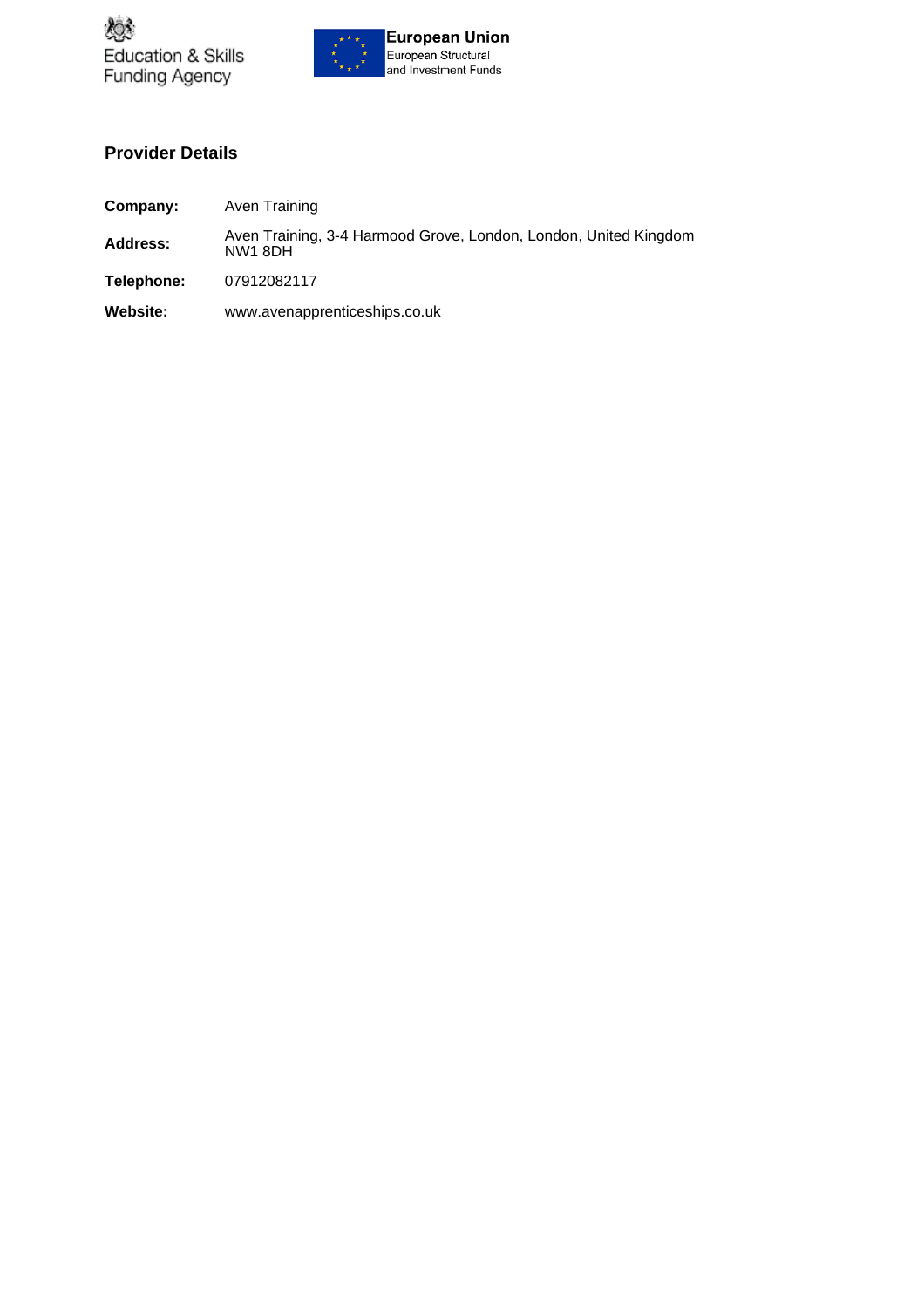



### 2. End Point Assessment Organisation

**EPA Organisation:** NCFE

**EPAO Registration Number:**

**Address:** Ncfe, Q6, Quorum Business Park, Benton Lane, Newcastle upon Tyne, United Kingdom NE12 8BT

**Telephone:** 0191 239 8000

**Website:** www.cache.org.uk